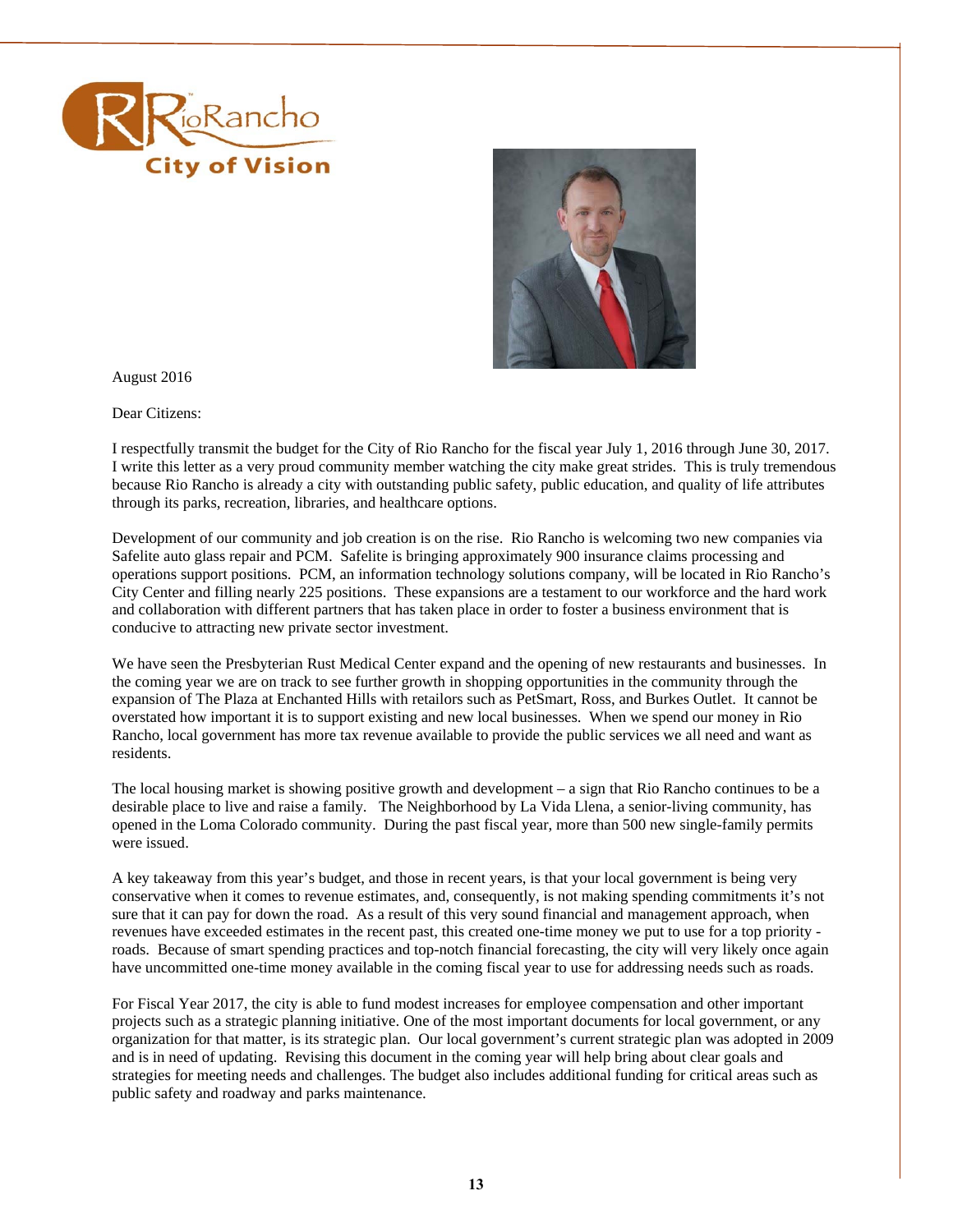We estimate that the General Fund reserves will exceed the State of New Mexico requirement of  $1/12$ th (8.3) percent) of expenditures and end the year at 15 percent, which is also the city's policy target. It's also extremely positive that the city's current projections for Fiscal Years 2018-2021 are close to the 15 percent threshold as well. Having these reserves is not only a best practice, but is also necessary due to the somewhat volatile nature of the city's main revenue source, Gross Receipts Tax. As we know, unexpected emergencies can be costly and maintaining healthy fund balances gives the city flexibility and capacity to address these situations.

I want to acknowledge all city staff for their efforts to bring the best public services possible to the community and its residents.

On behalf of the Rio Rancho Governing Body and the employees of the City of Rio Rancho, I thank all of the residents and community stakeholders for supporting our great city.

Sincerely,

 $\mathbb{Z}(\sqrt{7})$ 

Greggory D. Hull, Mayor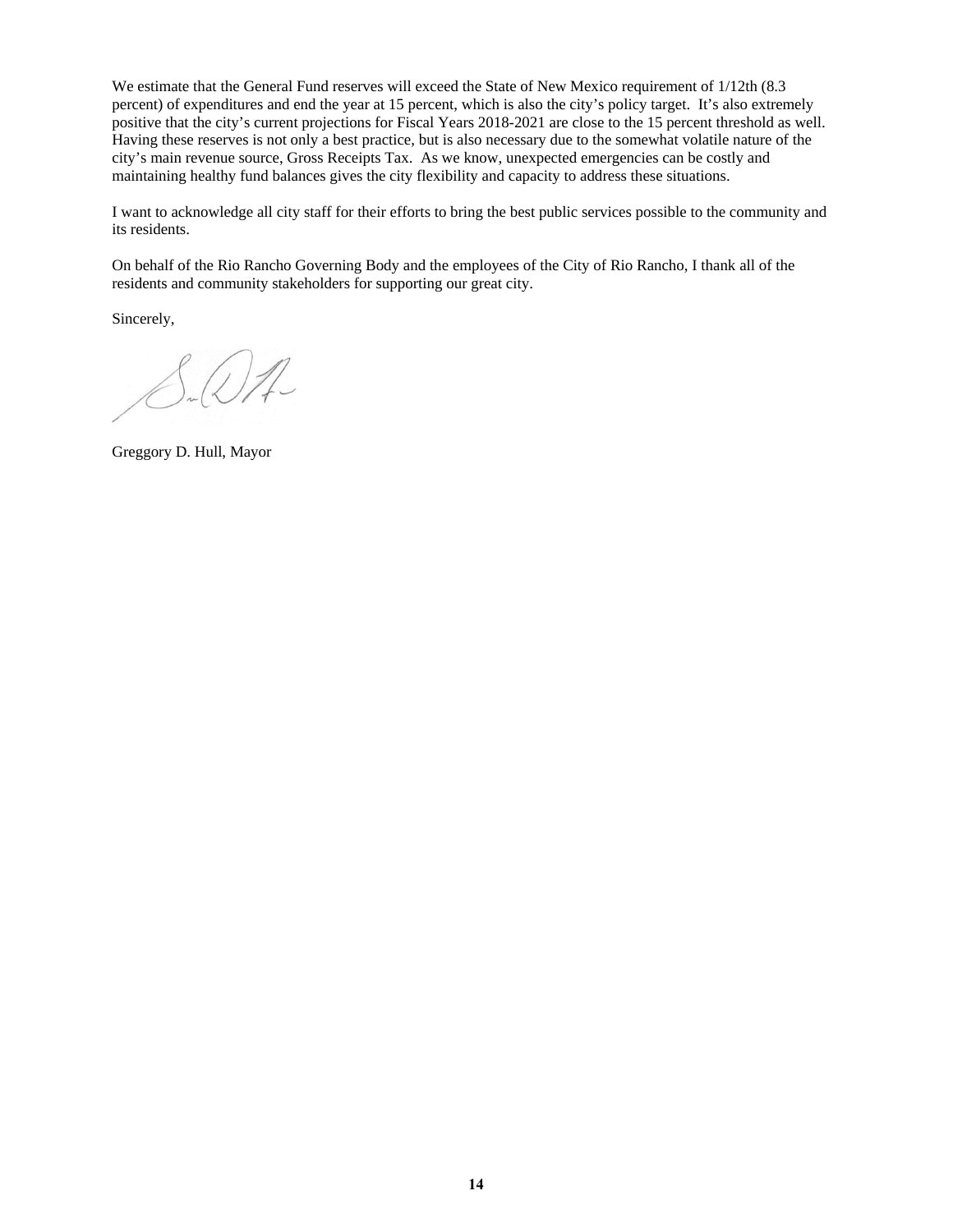

Keith J. Riesberg

August, 2016

The Honorable Mayor Greggory D. Hull City of Rio Rancho 3200 Civic Center Circle NE Rio Rancho, New Mexico 87144-4501

Mr. Mayor Hull:

In compliance with the City Charter and applicable state statutes, I hereby submit to you the Adopted City Budget for Fiscal Year 2017 (FY2017).

The Budget for FY2017 is a balanced budget and reflects the City's Strategic Goals. We continue to project a balanced five-year General Fund financial plan. This reflects the City's continued efforts to achieve a sustainable long-term budget. In that regard, recurring revenues are projected to exceed recurring expenditures in each of the next five years, and the ending fund balance is projected to reach the City's 15% target this fiscal year.

The FY2017 Budget reflects a local economy that is slowly improving. Various signs suggest that the economy is continuing to recover, including a steadily declining unemployment rate, improving housing market indicators, and overall lower foreclosure activity in the area compared to recent years.

Unfortunately, revenue growth has not been strong enough to meet all of the City's funding needs. The FY2017 budget reflects an extra pay period, causing additional constraints to the City's finances, and departments needs continue to be more than can be addressed with current resources. This has required allocating the City's limited resources in the most efficient and strategic way possible. City employees have continued to look for ways to limit expenditures and achieve operational efficiencies where possible.

# **Local Economy and Revenues**

Overall New Mexico added 8,492 jobs (1.1%) in 2015Q2 which is weaker than the former two quarters. According to the Bureau of Labor and Statistics (BLS), which distributed the quarterly census of employment and wages (OCEW) in December, the national increase was 1.7%, placing New Mexico  $37<sup>th</sup>$  of the 50 states.

The Albuquerque MSA has added jobs for 11 consecutive quarters, growing 1.1% in 2015Q2. The strongest industry is healthcare and accommodations with a net of 1,888 jobs. The finance  $\&$  insurance, retail and construction industries each added more than 350 jobs. The government section surprisingly added 208 jobs which is the first gain since 2013Q3. Employment data from the New Mexico Department of Workforce Solutions released stated that the non-seasonally adjusted unemployment rate for 2015Q2 registered at 6.2%, which matched the same quarter a year earlier.

Based on IHS Global Insight's baseline forecast, total employment in the Albuquerque MSA is estimated to grow 1.4% for calendar year 2016. The unemployment rate is expected to average 6.1% in 2016 and 2017, and then fall to about 5.4% on average each year from 2018 to 2020. While the forecast is encouraging, the state and local economies are subject to national and worldwide economic factors beyond our control such as oil prices, currency fluctuations, and geopolitical tensions. Accordingly, our budgetary decisions are made within the boundaries of conservative revenue estimates.

The City has seen continued growth and development with new retail and service providers constructing and opening new facilities. The continued growth of the Unser Gateway and the Enchanted Hills areas creates additional job opportunities and future GRT revenue. Throughout Rio Rancho we continue to see increased interest and activity which is critical to the City's ability to provide the desired services in the future.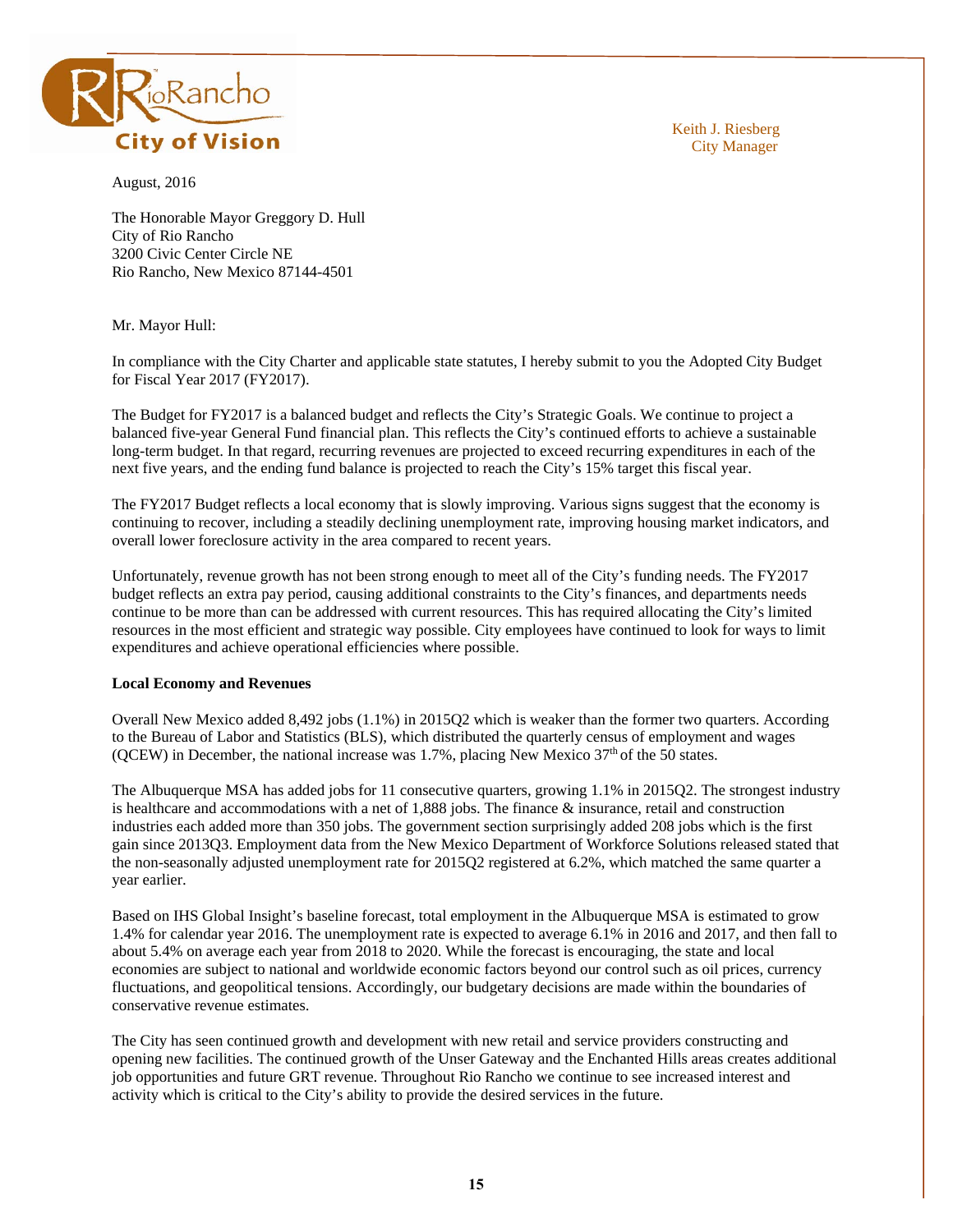Based on this economic outlook, FY2017 total General Fund revenue is expected to increase 1.3% compared to the FY2016 revised budget. Future changes in annual General Fund revenue range from 3.6% in FY2018 to 4.5% in FY2019. The five-year plan reflects state legislative changes to the Gross Receipts Tax (GRT) "hold harmless" provisions which began to be phased out in FY2016. The FY2017 impact of the phase-out will be approximately \$537,000 and then grow incrementally at 6% annually over a 15-year period. By 2021, the impact will reach approximately \$2.1 million, and by 2030, at full phase-out, the effect will be an estimated \$9.5 million loss in GRT revenue.

State law allows municipalities to impose GRT increments to make up for the phase out of hold harmless funds. Imposing an additional 1/8th percent GRT would generate approximately \$1.1 million in FY2017, while imposing the maximum 3/8ths percent would generate about \$5.8 million by FY2030. Absorbing the phase out of hold harmless revenue without implementing the offsetting GRT increments negatively affects the City's ability to provide services to our citizens. Although not reflected in the proposed budget, this is a policy decision that the Governing Body should consider and discuss in the coming year.

# **Expenditure Highlights**

Overall, City departments were instructed to keep their budgets at FY2016 levels, except as necessary to address the highest priority needs. Through conservative management of expenditures, the Adopted Budget is able to fund increases for employee compensation and other critical projects such as a community-wide strategic planning initiative. The current strategic plan was adopted in 2009 and is due for a substantial update. The budget includes additional funding for critical areas such as public safety, roads, and parks maintenance.

For Public Safety, major items funded include the following:

- One new ambulance
- One new gurney and a refurbished cardiac monitor for paramedic services
- Five new police vehicles funded through a combination of impact fees and automated traffic enforcement program (fix red light cameras/speed equipment and mobile speed monitoring units) revenues. Beginning in FY2017, I propose to allocate 100% of these revenues for future police vehicle replacements should this program be continued
- A new Body Camera Evidence System for police officers; and
- An upgraded video surveillance system at the police headquarters building.

For Public Works, the budget includes funding for the following:

- Year five of the Citywide Graphical Information System (GIS) program
- Replacement of one utility truck
- Resources for dust suppressant and median maintenance
- Vehicle lift equipment for the fleet maintenance facility; and
- Continued funding for the City's ADA transition plan.

For Parks and Recreation, the budget includes funding for the following equipment:

- A utility tractor with loader and a terra spike tine aerator
- Two terrain-cut front deck mowers
- A 300-gallon herbicide sprayer with trailer
- A walk-behind trencher
- Two electric utility vehicles, and
- One utility truck.

Additionally, the budget includes a 3.5% salary increase for Police, a 2% salary increase for Dispatch and a 1.5% salary increase for all other employees. This increase is intended to address increases in cost of living as well as follow the recommendation of a 2013 classification and compensation study to move employees up in their salary ranges. Finally, the budget does not include any increase in healthcare costs or dental insurance premiums. Given the actions of competing employers, it is imperative the City take the actions necessary to ensure the retention and attraction of quality employees in all departments.

By year-end, anticipated revenues and the budgeted level of spending will provide a reserve fund balance that exceeds 8.3% of expenditures, as required by the State of New Mexico. The FY2017 Budget anticipates total reserves of 15% of expenditures, which is our policy target.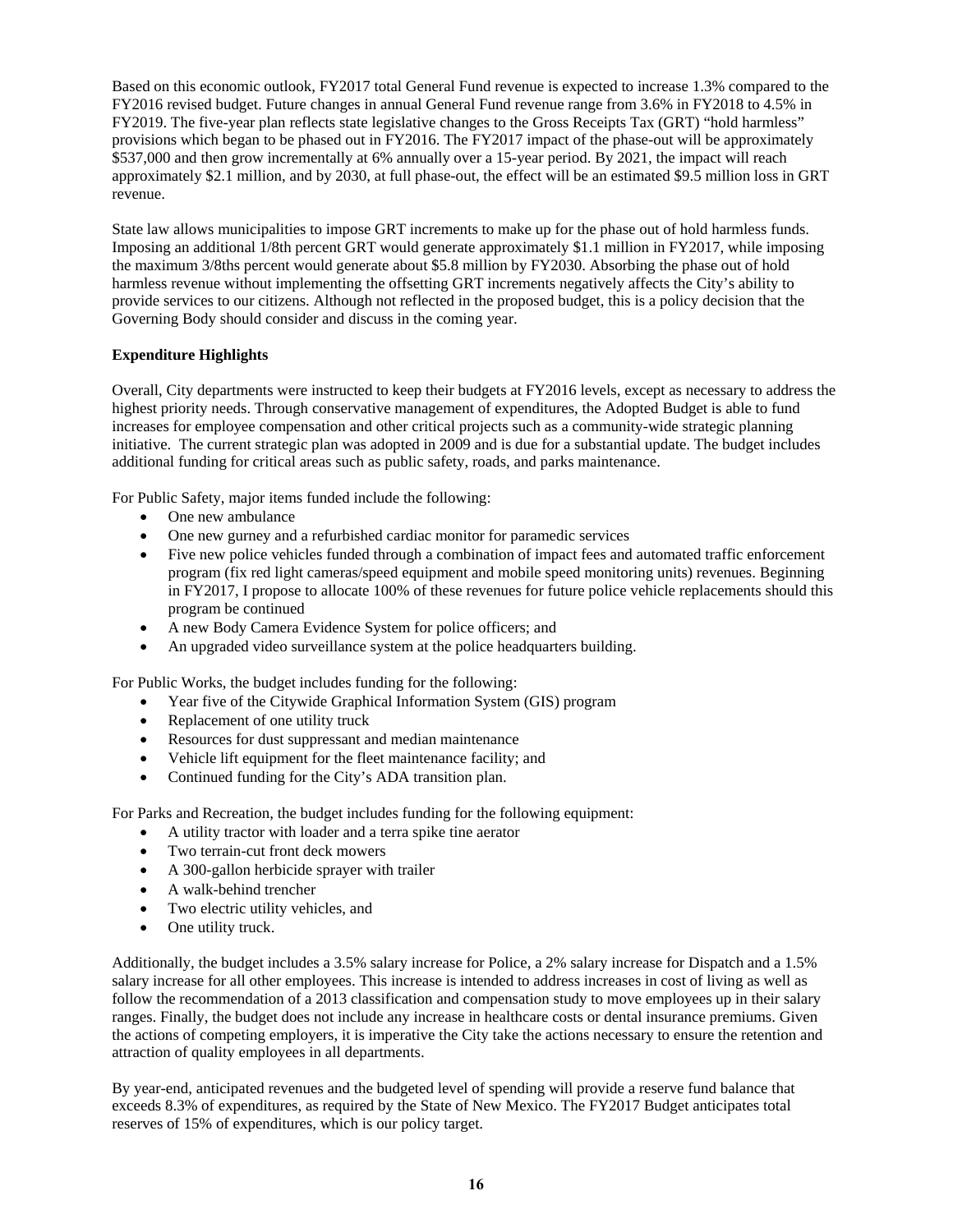# **General Fund Details**

# **REVENUES: \$56,597,480**

The City's single most important revenue source is the Gross Receipts Tax (GRT). The FY2017 GRT revenue estimate of \$28,692,906 accounts for nearly 51% of the total General Fund operating revenues. The recurring GRT distribution to the General Fund is projected to increase by approximately \$2.5 million or 9.8% from FY2016 levels.

Property tax revenue, the second-largest revenue source, is estimated to increase 3.6% from FY2016 levels, with an estimated increase of \$533,478. The property tax revenue forecast utilizes the Yield Control Formula established by state statute. The FY2017 revenue estimate incorporates housing permit data and known non-residential construction activity, as well as an inflation factor of 1.0%.

Franchise taxes, the third largest revenue source, are projected to increase slightly by \$15,735 or 0.5% over the current year. The majority of the anticipated increase relates to electricity revenue projections.

Total General Fund budgeted revenues for FY2017 are projected to decrease by \$724,124 or -1.3% compared to FY2016 actual revenues.

# **EXPENDITURES: \$54,393,579**

Total General Fund expenditures are projected to increase by \$3.8 million or 7.6%, mostly due to having 27 pay periods (instead of the usual 26). However, with limited new resources and the additional pay period, the administration was unable to fund many important needs of the departments. As a result, many of those needs had to be postponed but will still need to be addressed in the near future.

# **Personnel Services: \$42,542,040**

Personnel Services expenditures account for 78% of the General Fund operating budget. The Adopted Budget includes 3.5% salary increase for Police, a 2% salary increase for Dispatch and a 1.5% salary increase for all other employees, at a cost of \$700,000, and five additional positions; changes in positions comprised of the following:

- Eliminate the vacant Development Services Deputy Director position (\$-20,106)
- Eliminate the vacant Fire Logistics Specialist (\$-62,213)
- Add an Administrative Assistant for the City Manager's Office (\$57,909)
- Add a Senior Budget Analyst for the Finance Department (\$81,480)
- Add an additional Custodian for the Public Works Department (\$35,060)
- Add an additional Park Maintenance I (\$37,244)
- Add a KRRB Community Service Leader (\$38,008)

Finally, the Personal Services budget includes an increase for the City's Tuition Reimbursement program of \$20,000 and funding for Employee Appreciation Events of \$10,000.

The City continues to plan for an increasing number of retirees. The FY2017 Adopted Budget includes \$578,488 to cover estimated cash payouts and terminal leave costs for eligible employees, based on recent trends. Finally, savings continue to be factored into the budget based on the historical average vacancy rate for all City positions.

# **Material and Services: \$11,654,695**

The Budget reflects overall reductions or flat budgets in various spending areas including contracts; supplies; and conference, travel, and training. Overall, Materials and Service expenditures in FY2017 are projected to increase by \$942.881 or 8.8%. Reductions in various cost center expenses are offset by adding funds for the following activities:

- Strategic Planning initiative (\$30,000)
- Retail Consultant / Recruitment (\$100,000)
- Building repairs as part of the City's ongoing asset management plan (\$34,900)
- Dust suppressant initiatives for dirt roads (\$50,000)
- Contract services for maintenance of street medians (\$95,300)
- A Body Camera Evidence System for Police Officers (\$65,963)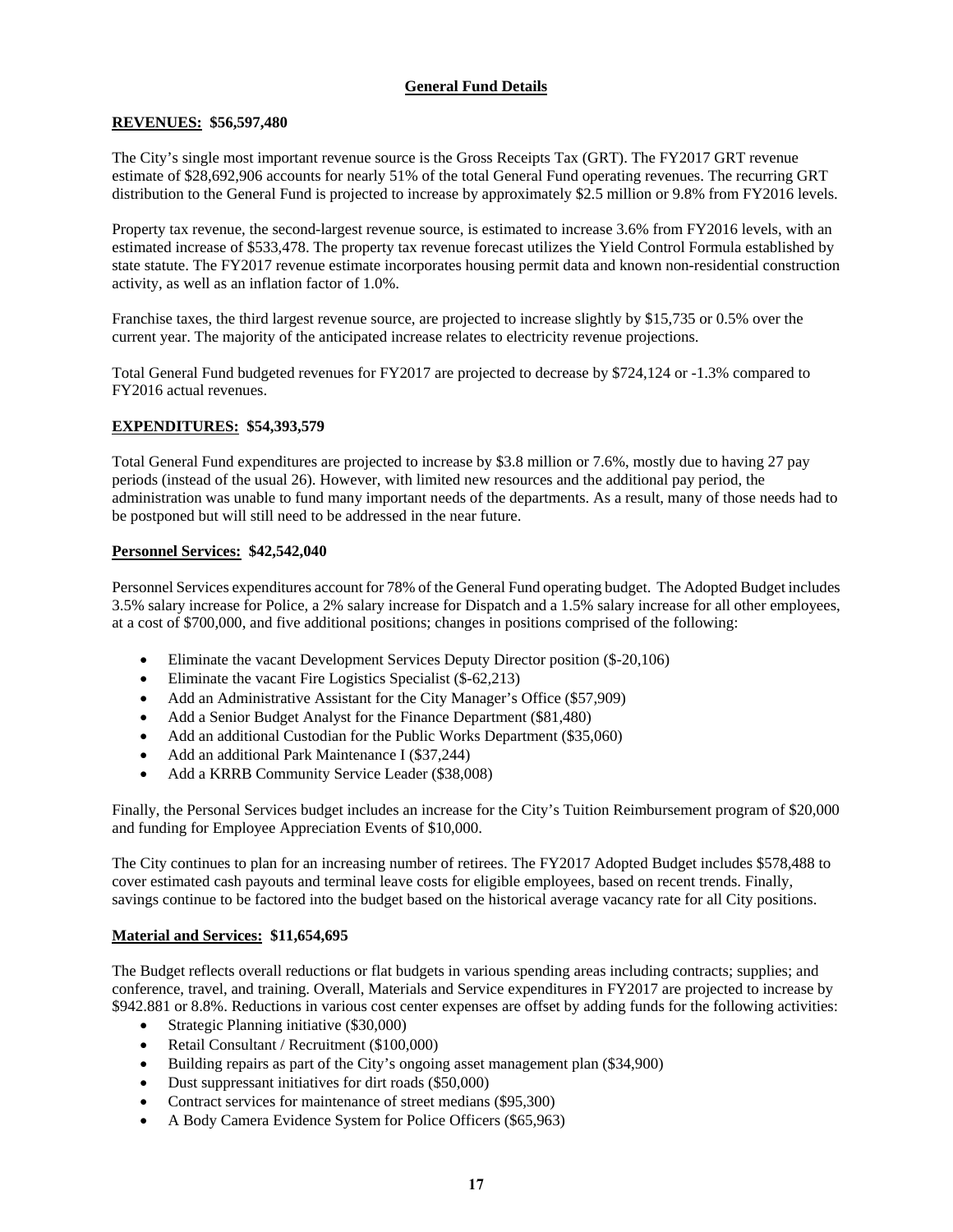# **Capital Outlay: \$214,844**

The Balanced Budget includes a small General Fund investment in capital equipment. This funding provides for replacement of equipment for Parks and Recreation and Public Works. Many other important capital needs have been postponed until sufficient funding becomes available. Some of these capital needs and special projects could be funded from savings and excess revenues realized in FY2016.

## **TRANSFERS TO SPECIAL FUNDS: \$5,106,110**

Transfers provide General Fund dollars to other funds to support various activities, as indicated below:

Crime Victims Assistant Fund (376): \$7,148 This transfer is made to match grant funds.

### Local Economic Development Act Fund: \$55,000

This funding will be set aside to enhance existing resources for future economic development projects, with a focus on infrastructure needs to support specific projects.

### Multi-Purpose Event Center Fund: \$968,315

This transfer includes the operating and cash flow subsidy provided by the General Fund for operating the Santa Ana Star Center.

### Promotion and Marketing Fund: \$174,641

This transfer is made to provide funding for special events managed by the Convention and Visitors Bureau, including the City's annual Pork and Brew event.

### Computer Replacement Fund: \$606,965

This transfer is made to set aside sources for technology contingencies and to fund new technological initiatives to improve operational efficiencies.

### Local Government Correction Fund: \$196,000

This transfer is made to pay for the City's cost of prisoners at the Sandoval County Detention Center that are not covered by the correctional fees levied through the Municipal Court.

## Regional Emergency Communication Center: \$1,794,956

This transfer represents the City's share of the costs of the regional Emergency Communication Center. A description of this activity and fund is provided in the Special Funds section below.

### RioVision Cable Fund: \$12,219

This transfer is made to subsidize activities of the fund due to a shortfall in available franchise tax revenues.

# City Facilities Improvement Replacement Fund: \$69,786

This transfer is made to provide funding for a new sand filter for Haynes Pool.

## DWI Seizure Vehicles Fund: \$47,391

This transfer is made to provide additional funding to balance the fund. Should the program not receive sufficient revenues to cover expenses in the coming year, the Governing Body may wish to evaluate whether or not to continue the program.

#### Infrastructure Fund: \$912,869

This funding will be set aside for road maintenance based on the 70% of a positive revenue variance in the General Fund.

#### Equipment Replacement Fund: \$260,820

This funding will be set aside to replace vehicles and / or equipment based on the 20% of a positive revenue variance in the General Fund.

## **ENDING FUND BALANCE: \$8,161,830**

The General Fund Reserved Ending Fund Balance is projected to be \$4,532,798, which reflects the state reserve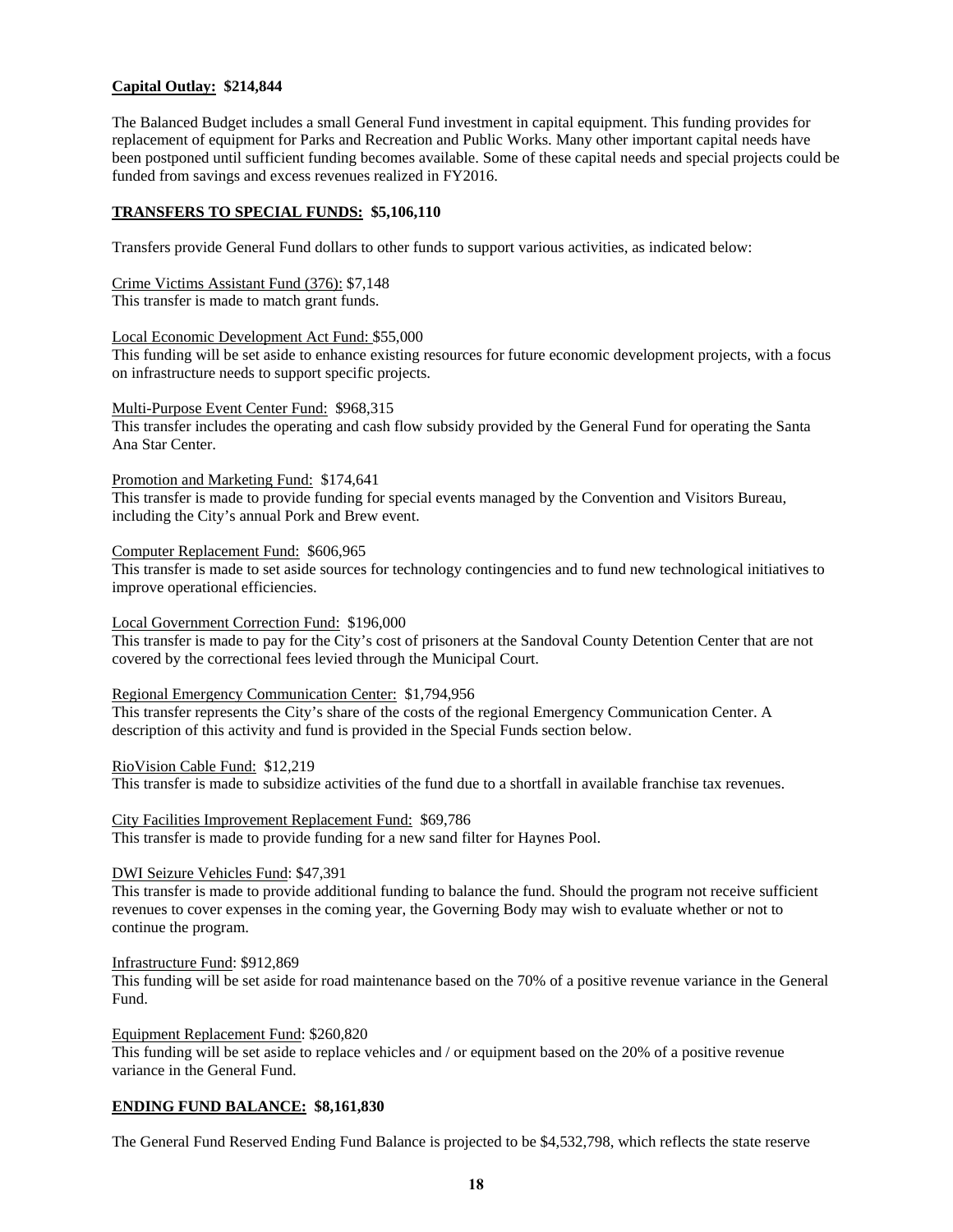requirement of 8.3% of General Fund expenditures. The Unreserved Ending Fund Balance, or the additional fund balance above the State minimum, is \$3,629,032 for a total Ending Fund Balance of \$8,161,830 or 15.0% of expenditures.

### **Special Funds**

Special funds are established to account for revenue sources that are allocated to specific functions or projects. A complete list of these activities can be found in the Special Fund section of the Recommended Budget. Following is a list of significant special fund activities:

## Local Economic Development Act Fund

This fund will set aside resources to fund infrastructure to support future economic development projects. The creation of the LEDA Fund will improve Rio Rancho's readiness for recruiting economic-base employers. To date, funding has come from one-time clawback payments from developers who did not meet certain deadlines or employment levels according to their prior agreements with the City. For FY2017, the Balanced Budget includes \$55,000 from the General Fund to boost the amount of resources available for potential future projects. This fund is independent of the City's ongoing commitment of \$200,000 to the Sandoval Economic Alliance which is reflected in the City Manager's department budget.

## Promotions and Marketing Fund

Most of the budget in this fund is for the Pork and Brew community event scheduled during the Fourth of July weekend. Expenditures for this event are budgeted at \$139,000, with revenues projected at \$114,000 and a direct General Fund subsidy of \$25,000.

#### Local Government Correction Fund

Correction fees are received for guilty pleas at the Municipal Court and are budgeted at approximately \$250,000. Expenditures from this fund pay for prisoner care provided by Sandoval County, the total cost of which is projected at \$488,960. This activity requires a transfer from the General Fund of \$196,000 to cover the difference.

#### Law Enforcement Fund

Projected resources from a state grant pursuant to the Law Enforcement Protection Fund Act total \$105,600. Funds will be used to purchase supplies and minor equipment in support of law enforcement activities.

### DWI Vehicle Seizures Fund

Projected sources total \$116,780 and projected expenditures total \$206,723, including 50% of one police officer, 50% of one Public Safety Aid and 100% of one Paralegal position. The program requires a transfer from the General Fund of \$ 47,391 to balance the fund for FY2017. Activity levels within the program were lower than estimated, requiring a reallocation of staff resources to reflect actual work activity.

#### Police Miscellaneous Revenues Fund

This fund includes revenues from automated traffic enforcement fees to be used to fund police vehicles. In FY2017 it will fund 3 police vehicles from fees that were collected during the second half of FY2016. Beginning in FY2017, the allocation of automated traffic enforcement fees will be 100% toward police vehicles should this program continue.

### Fire Protection Fund

Projected resources from a state grant pursuant to the Fire Protection Fund Act total \$700,000. Funds will be used for materials and services in support of fire protection activities, debt service on the City's 2007 and 2010 fire apparatus loans, and debt service on the City's 2013 administration building loan.

#### Environmental GRT Fund

This fund accounts for Municipal Gross Receipts Tax revenues to be used for the acquisition, construction, operation, and maintenance of solid waste facilities or water/sewer systems. The budget of \$748,317 is for special waste collections, a loan payment, and capital maintenance to water wells. In addition, this fund has sufficient resources to add a new position to improve special waste collection activities.

#### Higher Education GRT Fund

This fund accounts for Municipal Gross Receipts Tax revenues to be used for the acquisition, construction, renovation or improvement of facilities of a four year post-secondary public education institution. The FY2017 Budget projects \$2,331,038 in revenues and an ending fund balance of \$5,026,515.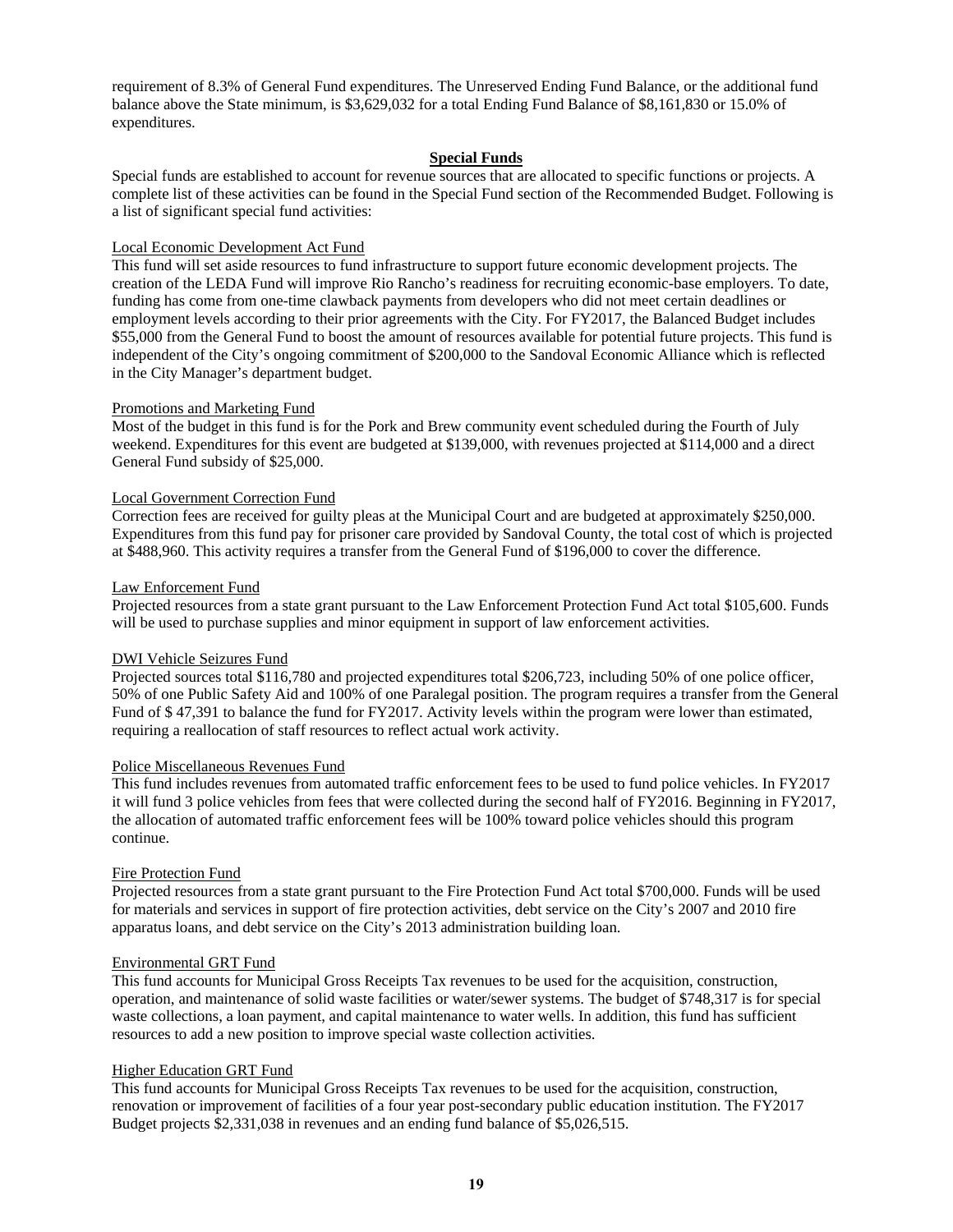## Municipal Road Fund

This fund is supported by state-shared gasoline tax revenue, estimated at \$618,000 in FY2017. The fund provides for road maintenance supplies and repairs.

### Equipment Replacement Fund

Available sources in this fund will be used to fund a parks and recreation heavy duty truck (\$28,000); a Public Works truck and utility box (\$36,000); and a new utility vehicle for the Development Services Department (\$28,000).

# City Facility Improvement/Replacement Fund

Available resources total \$164,128, including cell tower revenues. Funds will be used for park improvements and ADA compliance, maintenance at various city facilities, an updated plan for a new City-owned maintenance yard, and a new sand filter for Haynes Pool.

## Impact Fee – Road Fund

Based on 490 projected single-family starts in FY2017, budgeted revenue is \$309,468. Impact fee revenue will be used for future projects.

# Impact Fee – Bikeway/Trails Fund

Based on 490 projected single-family starts in FY2017, budgeted revenue is \$7,573. Impact fee revenue and reserves will be used for Bosque Trail improvements.

## Impact Fee – Parks Fund

Based on 490 projected single-family starts in FY2017, budgeted revenue is \$110,914. Impact fee revenue and reserves will be used for Sports Complex North improvements.

### Impact Fee – Public Safety

Based on 490 projected single-family starts in FY2017, budgeted revenue is \$186,347. Impact fee revenue will be used to fund police vehicles and an ambulance.

### Impact Fee – Drainage

Based on 490 projected single-family starts in FY2017, budgeted revenue is \$164,027. Impact fee revenue will be used as the City's contribution towards future projects.

# **Water and Wastewater Utility**

The Water and Wastewater Utility provides service to approximately 33,000 customers. Revenue to fund operations and capital investment is derived from the sale of water and wastewater services, impact fees, interest and other income. A scheduled rate increase of 7.8% will be effective July 1, 2016 and has been included in the projection of water and wastewater revenue. This is the fifth and final rate increase originally adopted by the Governing Body in January 2013, and subsequently amended in June 2013 and June 2014.

Additional revenue from rate increases from FY2013 through FY2017 has, and will continue to benefit the Utility Enterprise in several ways:

- Improve the financial solvency of the enterprise by ensuring adequate resources to fund rising operating expenses and to maintain the system in good working condition.
- Revised Standard and Poor's bond rating outlook from 'AA- negative' to 'AA- stable' in April 2014 based on improved financial performance.
- Maintain debt coverage ratios, and establish healthy levels of operating and capital reserves.
- Provide funding for several important system maintenance and capital investment projects that are critical to sustain reliable water service delivery and wastewater collection and treatment.

In FY2017, the Utility will continue to fund the replacement of failing polyethylene water service lines installed in the 1980's throughout the city. Replacing these services lines will reduce the number of leaks thus saving water resources and recurring maintenance expenses. The Utility will also continue to make investments in the Geographic Information System (GIS), and Supervisory Control and Data Acquisition (SCADA) system.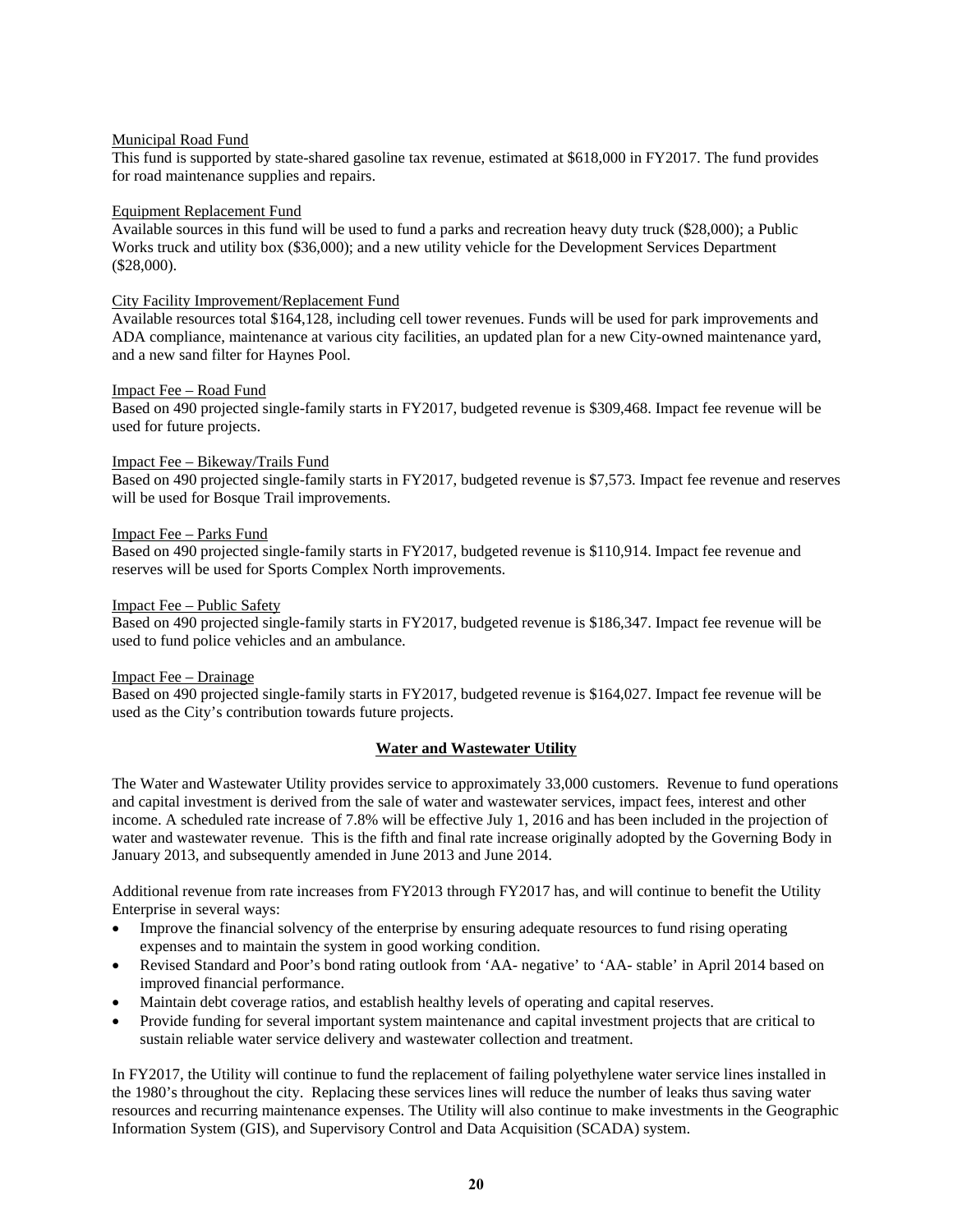# **UTILITY REVENUES: \$44,938,462**

Total revenues in FY2017 for the Utility Enterprise as a whole are projected to decrease on net \$11,090,713, or 19.8% compared to the FY2016 Revised Budget due to the following:

- Taken together, water and wastewater revenue is projected to remain flat as compared to FY2016. This is the net result of the 7.8% increase in rates, a slight 0.5% increase in the Utility customer base, and declining water consumption in the single family, commercial, commercial irrigation, and industrial customer classes, consistent with recent past experience.
- Intergovernmental revenue is expected to decline \$11,084,786. The FY2016 Revised Budget includes several state and federal grant awards rolled forward from prior years. The FY2017 Adopted Budget does not include any new grant sources.

# **UTILITY PERSONAL SERVICES: \$2,087,298**

The Personal Services budget for the Utility Enterprise is projected to increase \$156,931, or 8% compared to the FY2016 Revised Budget. The Personnel Services budget reflects the same 1.5% salary increase as the General Fund. The budget also includes the addition of a Utilities Water Conservation Technician to provide in house water conservation audits to Utility customers. With the additional employee, the Utility Enterprise with have 35.5 fulltime equivalent employees.

# **UTILITY MATERIALS & SERVICES: \$23,774,119**

The Materials and Services budget for the Utility Enterprise is projected to decrease by a net amount of \$2,485,252, or 9.5% compared to the FY2016 Revised Budget. The decrease is primarily due to prior year roll forwards included in the FY2016 Revised Budget that are either not included in the FY2017 Budget, or included at lower expenditure levels. Among these items are contract services, repair and maintenance, supplies, and minor equipment for Water Production and contract services and meter installation/replacement for Transmission and Distribution. Additionally, the FY2016 Revised Budget included utility funds and state capital outlay appropriations for water service lines in the amount of \$2.1 million while the FY2017 Budget allocates \$1M for this purpose.

# **UTILITY CAPITAL OUTLAY: \$6,440,894**

Capital Outlay includes new and replacement equipment, and infrastructure projects. A detailed list of equipment and projects can be found in the Capital Outlay section of the budget document. Funding for capital projects is provided through a combination of Utility net operating revenues, water rights acquisition fees, water and wastewater impact fees, and loan/bond proceeds. Capital projects being funded in FY2017 include the following:

- Utility equipment, including trench boxes for water and wastewater line repairs, and a leak logger reader (\$31,000).
- Vehicles used for water and wastewater operations, including five replacement pick-up trucks, a new fork lift, two new dump trailers, a new covered trailer, and a replacement tractor truck (\$443,900).
- Water capital projects, including sodium hypochlorite systems at Wells 3, 9, and 19; Booster 12 HVAC; well site security improvements; Tank 9 renovation; variable frequency drive at Well 14; supervisory, control, and data acquisition (SCADA) improvements; and High Resort water line replacement (\$3,915,937).
- Purchase of water rights to satisfy Office of the State Engineer permit requirements (\$1,204,532).
- Wastewater capital projects, including Lift Station 15 property acquisition and replacement crane system; variance frequency drives at Lift Stations 15, 21, and 22; supervisory, control, and data acquisition (SCADA) improvements; Wastewater Treatment Plant #1 lighting improvements; and a replacement sodium hypochlorite system at Wastewater Treatment Plant #2 (\$845,525).

In 2017, the city entered into a limited obligation loan for the design/build of Wastewater Treatment Plant #1 (\$25 million). Repayment of the loan has been programmed into the Utility Five Year Financial Plan.